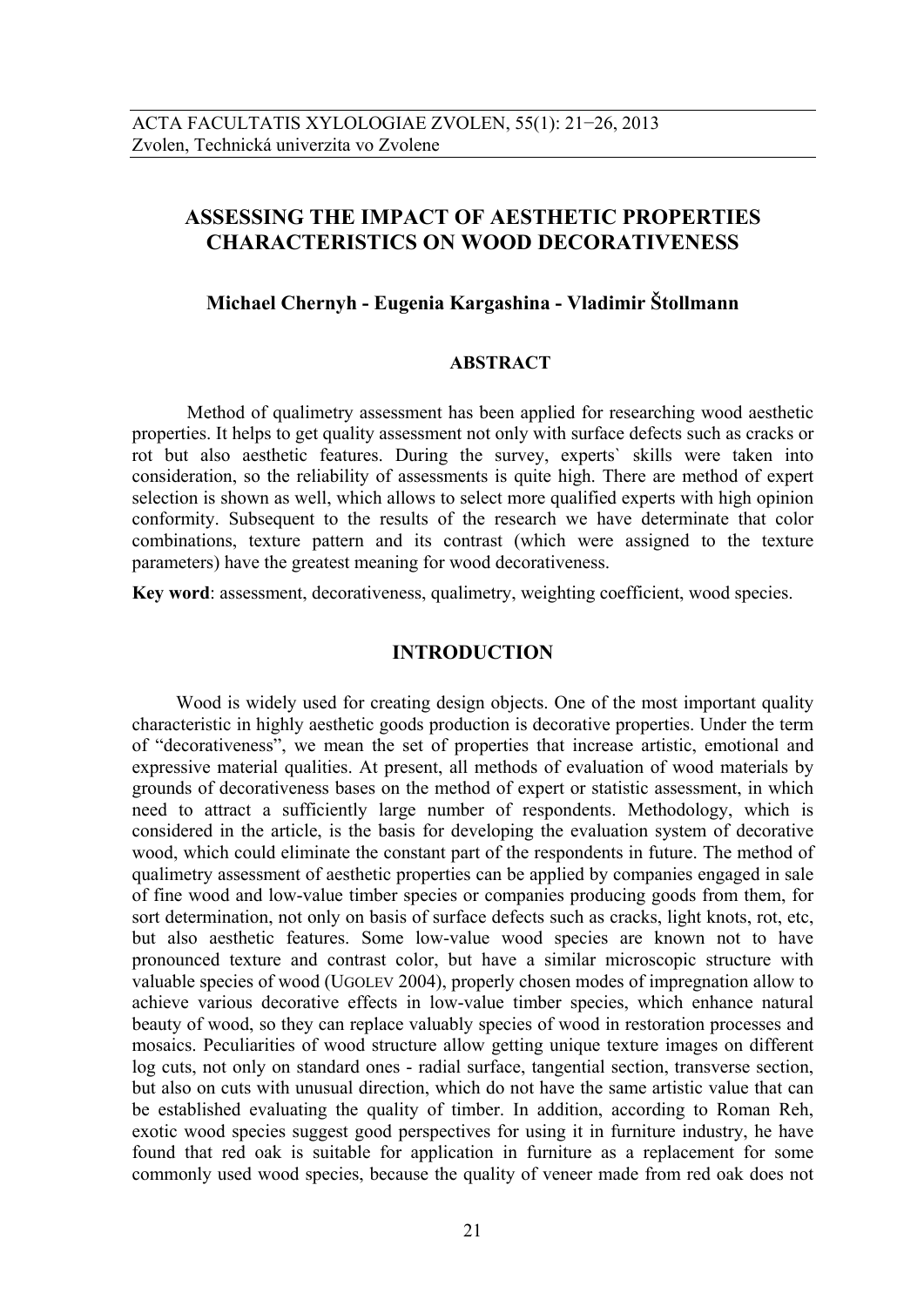differ from the quality of commonly used veneer (REH 2006), so the method of qualimetry assessment may help in selection of samples for veneering.

Decorativeness depends on personal view, so for the qualimetry it is appropriate to use a method of expert evaluation, as it allows measuring subjective perception of an individual (BESHELEV, GURVICH 1973, BULATOV 2008). Accuracy of the research depends on the method, a question list and expert competence.

Method of expert evaluation is distinctive from other means of sociological research, as highly qualified professionals in the area of researcher interests are involved into survey, thus make it possible to decrease the number of respondents and to achieve higher accuracy. In our opinion, from the variety of approaches concerning judgemental methods, the most appropriate one is the individual expert evaluation method, based on a prefatory information acquisition from experts, who are interrogated independently. Primary benefits of this method are operational efficiency, possibility to use individual abilities of experts, and no pressure from the side of authority (BESHELEV, GURVICH 1973).

### **METHODOLOGY**

The method of research mentioned above takes into consideration experts` skills in analyzing and solving the issue under consideration, so the reliability of assessments and decisions based on expert judgment is quite high. The membership of expert commission depends on an estimation scale (BULATOV 2008):

$$
N_E = \frac{\varphi d^2}{\Delta q^2 (1 - \gamma)}\tag{1}
$$

where: d - scope of the estimation scale, that is equal to difference between maximum and minimum assessment;

 $\Lambda$  q - Imprecision of assessment (in a step scale - it is a scale spacing which means difference between successive values);

 $\gamma$  - confidence probability, that is associated with a significance level by ratio:

 $\alpha + \gamma = 1$ ;

 $\varphi$  - coefficient which depends on the value of  $\gamma$ .

Thus, the number of expert commission members should be not less than 16: under the conditions of a 5-point scope of the estimation scale,

 $d = d$ max - dmin = 5 - 1 = 4 points,  $\Delta$  q = 1.  $\alpha = 0.05$ ;  $v = 1 - 0.05 = 0.95$ ,  $\omega \approx 0.05$ , then:  $1^2 * (1 - 0.95)$  $0,05*4$ 2 2  $*(1 N_E = \frac{0.05 * 4^2}{1^2 \times (1 - 0.05)} = 16$ 

The expert group must satisfy conditions of competence and consistency (GOST 23554.1-79, GOST 23554.2-81). To provide accuracy of estimation special forms were developed which include methods of self-assessment and evaluation questionnaire data, which allow crating a competent expert group. Coefficient of competence that is quantity characterizes accuracy of judgments (CHEREPANOV 1989), was analyzed.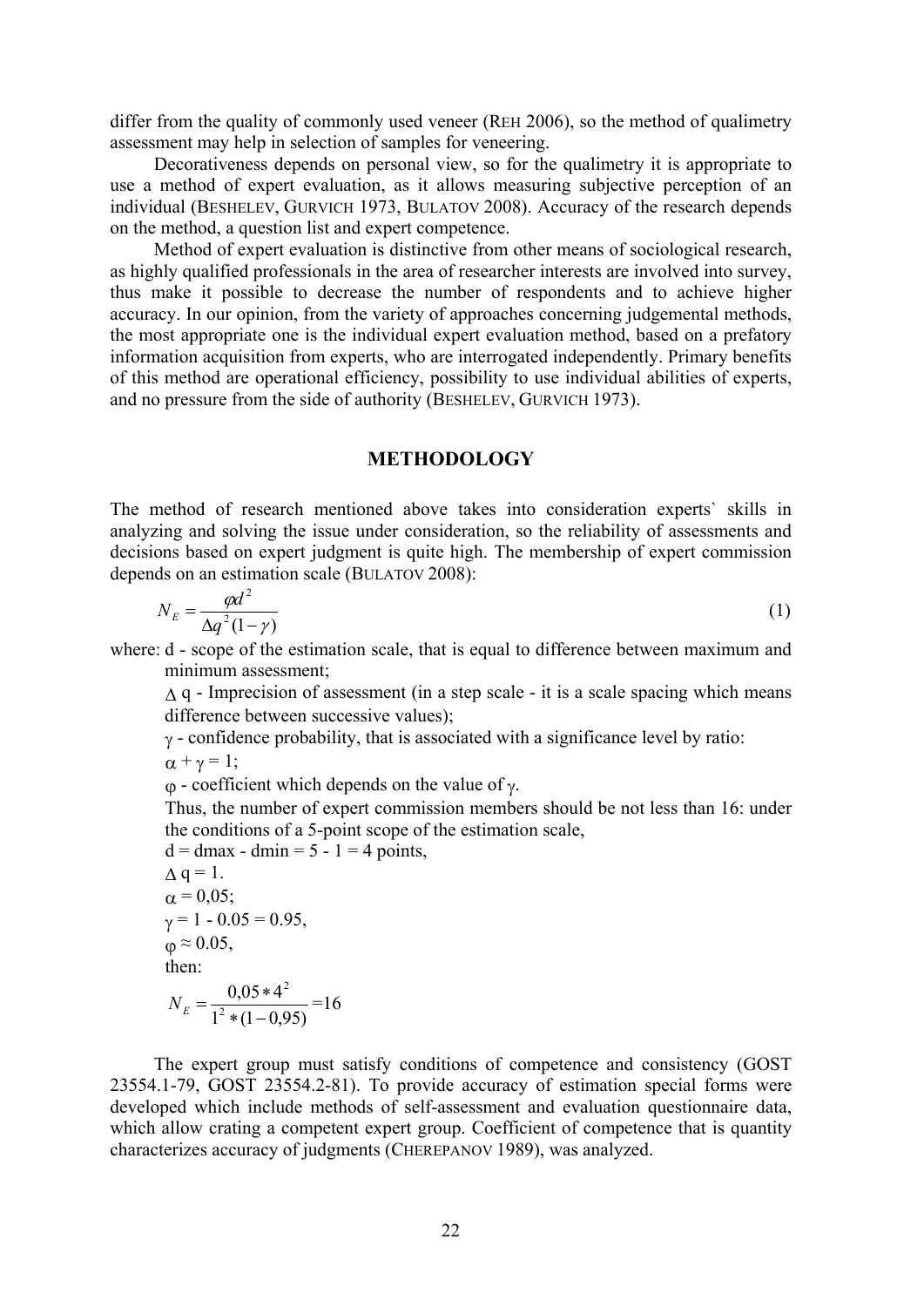Weighting coefficient is used for this analysis, to determine significance of indicators and their impact on total assessment of experts' competence:

$$
U_i = \frac{\sum_{j=1}^{m} R_{ij}}{\sum_{i=1}^{n} \sum_{j=1}^{m} R_{ij}}
$$
 (2)

where:  $m -$  quantity of expert commission membership;

n - quantity of criteria;

Rij – rank is assigned by j-th candidate for i-th criterion.

Coefficient of the j-th candidate self-assessment for the experts is:

$$
K_{cj} = \frac{\sum_{i=1}^{n} \nu_{i} B_{ij}}{\sum_{j=1}^{m} \sum_{i=1}^{n} \nu_{i} B_{ij}}
$$
(3)

where Bij – an assessment of j-th candidate expert according to i-th criterion.

Coefficient of competence of j-th candidate expert according to the questionnaire:

$$
K_{aj} = \sum_{i=1}^{n} \nu_i \beta_{ij} \tag{4}
$$

where  $\beta$  ij - valuation factor for the i-th response of the j-th candidate expert:

$$
\beta_{ij} = \frac{B_{ij}}{\sum_{j=1}^{m} B_{ij}}\tag{5}
$$

The complex coefficient of the competence has been calculated as follows:

$$
K_j = C_c K_{cj} + C_a K_{aj} \tag{6}
$$

where, Cc and Ca - coefficients of the "importance" of chosen estimation methods, both of them have an equal importance for our research so we admit  $Ca = Cc = 0.5$ .

As a result of questionnaire assessed, the degree of impact of wood aesthetic properties to the decorativeness is also determined by the weight coefficients,

$$
V_i = \frac{B_{si}}{\sum_{i=1}^{n} B_{si}}
$$
 (7)

where n - quantity of criteria,

Bsj - individual expert assessments of wood decorativeness factors aggregating into group assessment:

$$
B_{si} = \sum_{j=1}^{m} B_{ij} K_j
$$
 (8)

where m - quantity of experts.

## **RESULTS AND DISCUSSION**

Expert applicants were offered to rang self-assessment questionnaire criteria according to importance in the column "Self - assessment" (Tab. 1) using a 5-point scope to assess their ability regarding given criteria and impact of their experience and qualification to reliability of judgments (Tab. 2)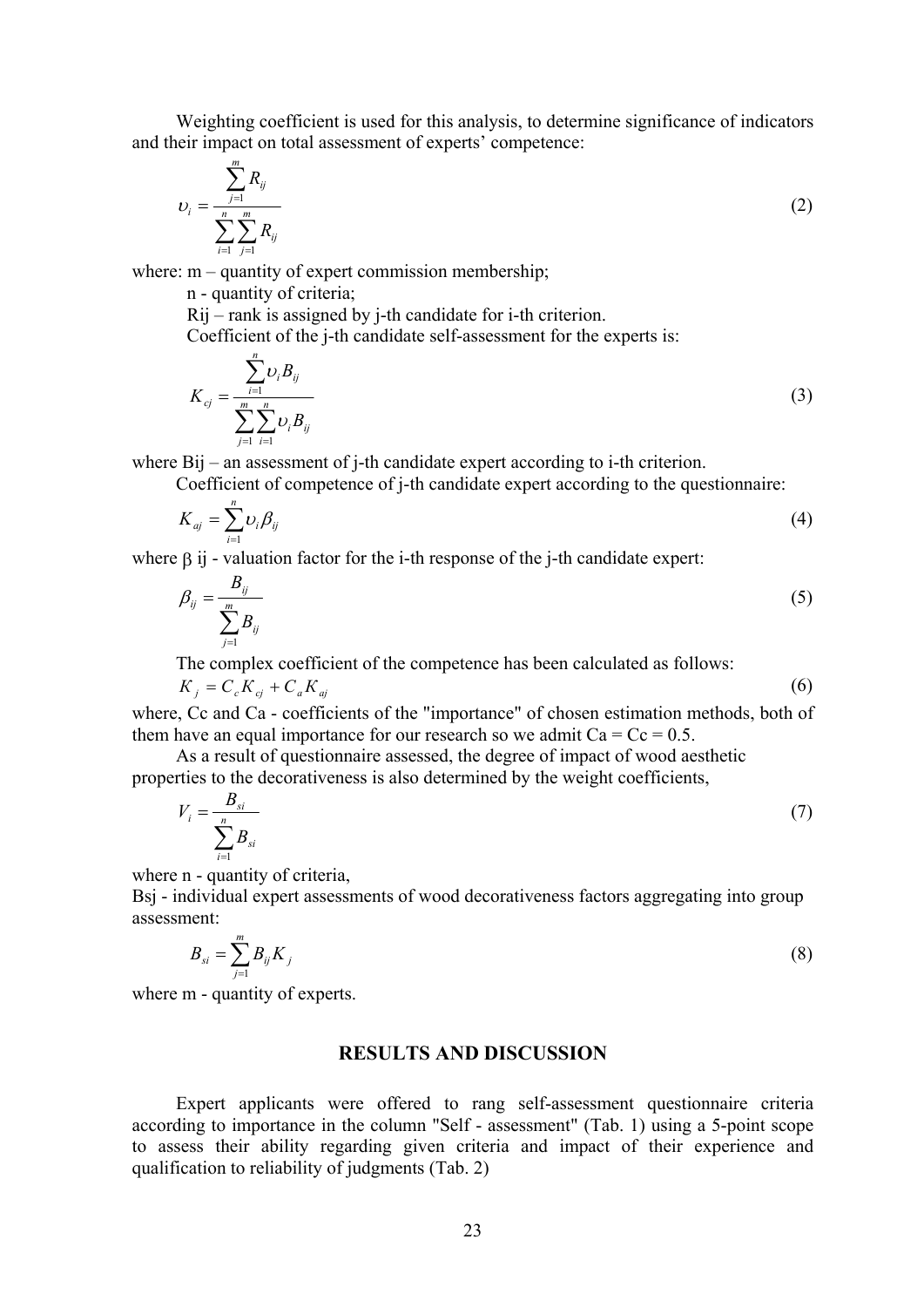#### **Tab. 1 Self-Assessment.**

| $N_2$ | <b>Criteria of Self-Assessment</b>                                         | <b>Weighting Coefficient</b> |
|-------|----------------------------------------------------------------------------|------------------------------|
|       | Cognition of characteristics of wood structure and properties              | 0.15                         |
|       | Cognition of wood aesthetic properties characteristics                     | 0.17                         |
|       | Ability to select of harmonious color - texture combinations               | 0.17                         |
| 4.    | Woodworking skills                                                         | 0.16                         |
|       | Skills of creating artistic compositions                                   | 0.21                         |
| 6.    | Trends tracking of wood treatment and consumer preferences of wood species | 0.14                         |

#### **Tab. 2 Reliability of judgments.**

| $N_2$ | Questionnaire                                             | <b>Weighting Coefficient</b> |
|-------|-----------------------------------------------------------|------------------------------|
|       | Experience of work as a designer (yes $/$ no)             | 0.21                         |
| ۷,    | Experience of wood treatment (yes $/$ no)                 | 0.23                         |
|       | Arts education (yes $/$ no)                               | 0.20                         |
| 4.    | Experience of wood products design (yes / no)             | 0.20                         |
|       | Experience of participation in expert groups (yes $/$ no) | 0.16                         |

According to the results of experts' questionnaire, we computed a weighting coefficient and used it for getting complex coefficient of competence.

Expert group should include candidates who get the highest value of complex coefficient of competence, for the considered group  $K \ge 0.0369$ .

Sixteen experts were selected in the issue of research; they took part in the study of wood decorative properties. These properties are color, texture, stippling and glaze. stippling and glaze are related parameters that largely depend on a method of treatment and finishing. Color and texture depend on structure and chemical composition, so the assessments are more valuable for decorative properties.

Color is characterized by hue, lightness and saturation (purity) (Rybin 2005). However, the main characteristic property of wood is structure, so often it is difficult to identify color and characterize it with the only dominant wavelength because of multicolor texture, some valuable wood species distinguish with a combination of three or more colors and their shades in texture, so it is advisable to include into color description "combination of colors" as well.

Wood texture is defined as the natural pattern of material surface, formed by shearing parallel or perpendicular to grain (RYBIN 2005, UGOLEV 2004, etc.). The texture ox feel of the wood surface is the result of the difference between the dimension of the pores, and the width and quantity of rays. Timbers which have wide vessels or broad rays are coarse textured, and those with narrow vessels and with thin rays are fine textured (LINCOLN 1986). In different cuts of the same logs can be different texture. In our system we will examine all feasible cuts and kind of texture. Wood species which have a similar texture of pattern can have different value for creating an art object.

All of these theoretical statements were examined by experts who determined value of decorativeness factors and their influence to full assessment (Table 3), Experts estimated factors from 1 to 5 grades.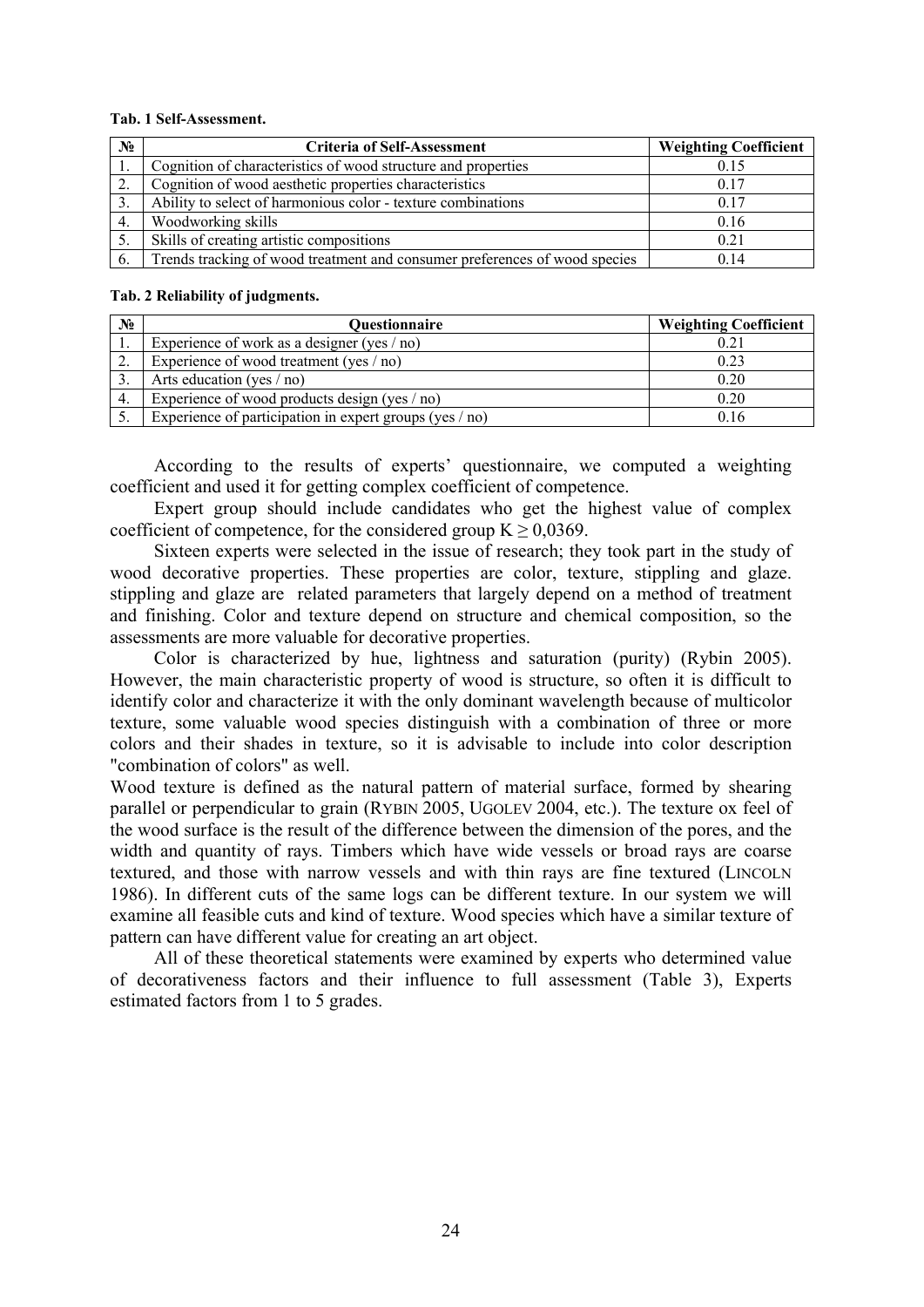| Tab. 3 Value of wood aesthetic properties factors. |  |
|----------------------------------------------------|--|
|----------------------------------------------------|--|

| Factors                         | Definition                                                                                                                                                                                                                                                                                                                                                                                                                                                                                                                                                                                                  | Group<br>Assessment | Weight<br>Coefficients |  |  |  |  |
|---------------------------------|-------------------------------------------------------------------------------------------------------------------------------------------------------------------------------------------------------------------------------------------------------------------------------------------------------------------------------------------------------------------------------------------------------------------------------------------------------------------------------------------------------------------------------------------------------------------------------------------------------------|---------------------|------------------------|--|--|--|--|
| <b>COLOR</b>                    |                                                                                                                                                                                                                                                                                                                                                                                                                                                                                                                                                                                                             |                     |                        |  |  |  |  |
| Hue                             | the degree to which a stimulus can be described as similar<br>to or different from stimuli that are described as red, green,<br>blue, and yellow (RYBIN 2005)                                                                                                                                                                                                                                                                                                                                                                                                                                               | 2.70                | 0.16                   |  |  |  |  |
| Lightness                       | Lightness (sometimes called value or tone) is a property of<br>color. or dimension of a color space, that is defined in a<br>way to reflect the subjective brightness perception of a<br>color for humans along a lightness-darkness axis. A<br>color's lightness also corresponds to its amplitude.                                                                                                                                                                                                                                                                                                        | 2.26                | 0.13                   |  |  |  |  |
| Saturation<br>(color<br>purity) | The saturation of a color is determined by a combination<br>of light intensity and how much it is distributed across the<br>spectrum of different wavelengths. The purest (most<br>saturated) color is achieved by using just one wavelength<br>at high intensity                                                                                                                                                                                                                                                                                                                                           | 2.61                | 0.16                   |  |  |  |  |
| The<br>combination<br>of colors | Monochrome and polychrome color combinations on<br>wood cut                                                                                                                                                                                                                                                                                                                                                                                                                                                                                                                                                 | 3.04                | 0.18                   |  |  |  |  |
| <b>TEXTURE</b>                  |                                                                                                                                                                                                                                                                                                                                                                                                                                                                                                                                                                                                             |                     |                        |  |  |  |  |
| The figure                      | The surface pattern on a timber, results from the<br>interactions of several natural features. They include the<br>difference in density between earlywood and latewood<br>cell; the quantity of growth rings; the natural pigments and<br>markings in the structure; the reaction of the tree to the<br>effects of tension or compression due to external forces<br>during its life; contortions around knots, swollen butts or<br>limbs, and the stunted growth of burrs or burls. These<br>features, combined with a variety of grain types, and the<br>method of cut, produce the figure (LINCOLN 1986) | 3,30                | 0,20                   |  |  |  |  |
| Contrast                        | Images differ in extent and type of contrast. The contrast<br>can be formed with color or lightness. The first one occurs<br>when the same color is surrounded by another colors, and<br>the second changes impression because of lightness, it<br>depends on ambient background lightness                                                                                                                                                                                                                                                                                                                  | 2.77                | 0.17                   |  |  |  |  |

As can be seen from the above, color combinations (from the group that characterizes color), pattern and its contrast (which were assigned to the texture parameters) have the greatest meaning, as they have the highest amount of Weighting Coefficient.

Thus, qualimetric evaluation system of wood aesthetic properties which takes into account factors of wood decorativeness and grade their influences to the overall assessment can be lumped together:

$$
Wd = \Sigma Ti * Wi + \Sigma Ci * Wi,
$$
\n(9)

where Ti - point rating of texture factors, Ci- point rating of color factors, Wi-weighting coefficient of the i-th factors.

# **CONCLUSION**

This approach will provide a quantitative assessment of the qualitative variable and determine the artistic value of a specific timber sample and allow to predict the artistic value of wood products; which is achieved with using of the collective evaluation of expert